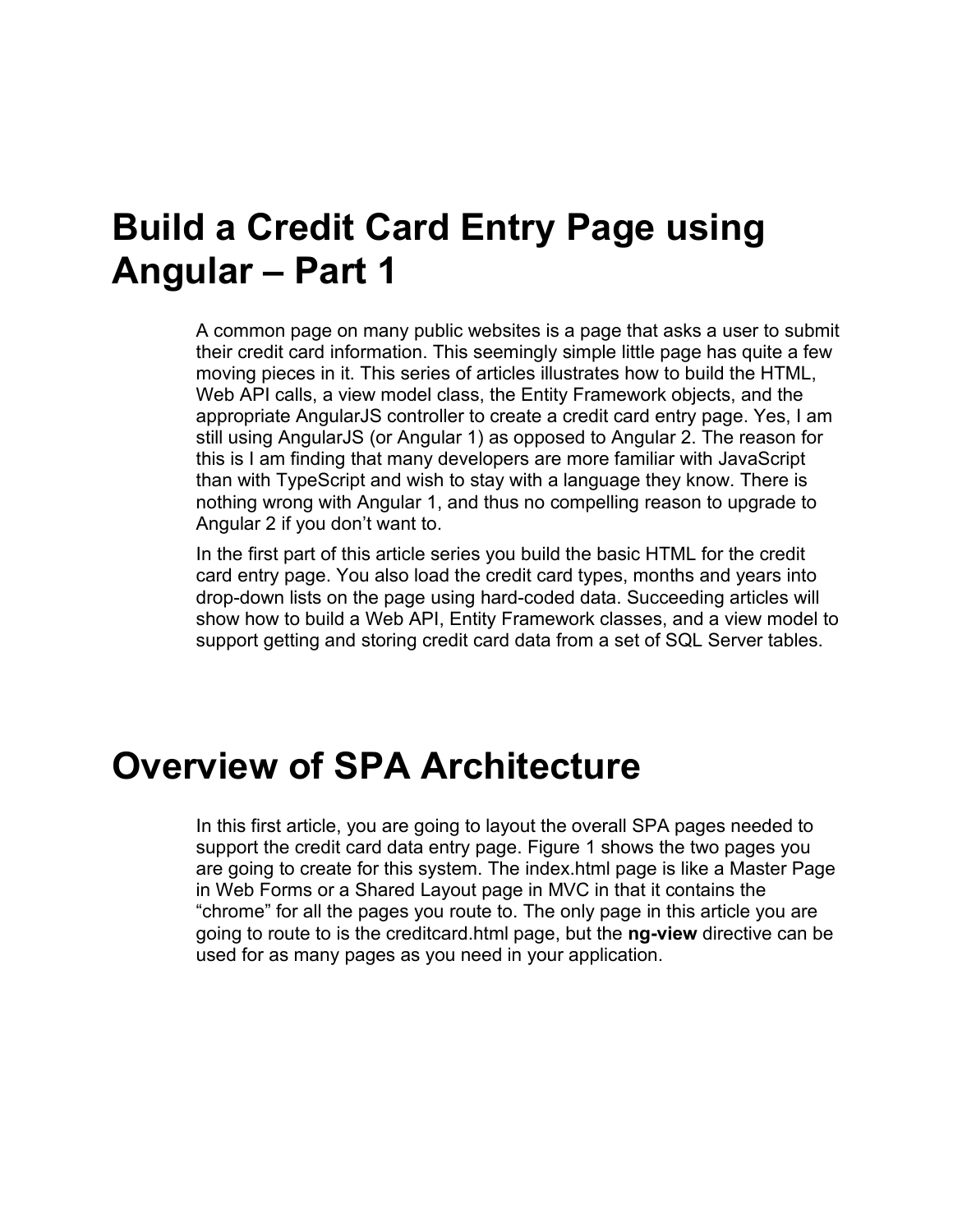

Figure 1: Overall architecture of SPA architecture

<span id="page-1-0"></span>The creditcard.html page (shown in [Figure 2\)](#page-2-0) is where the user enters their credit card information. The index-splash.html page is displayed when the user first enters the system. If you have a ng-view directive, you must always have something displayed in it. If not, Angular will go into a recursive loop and eventually error out.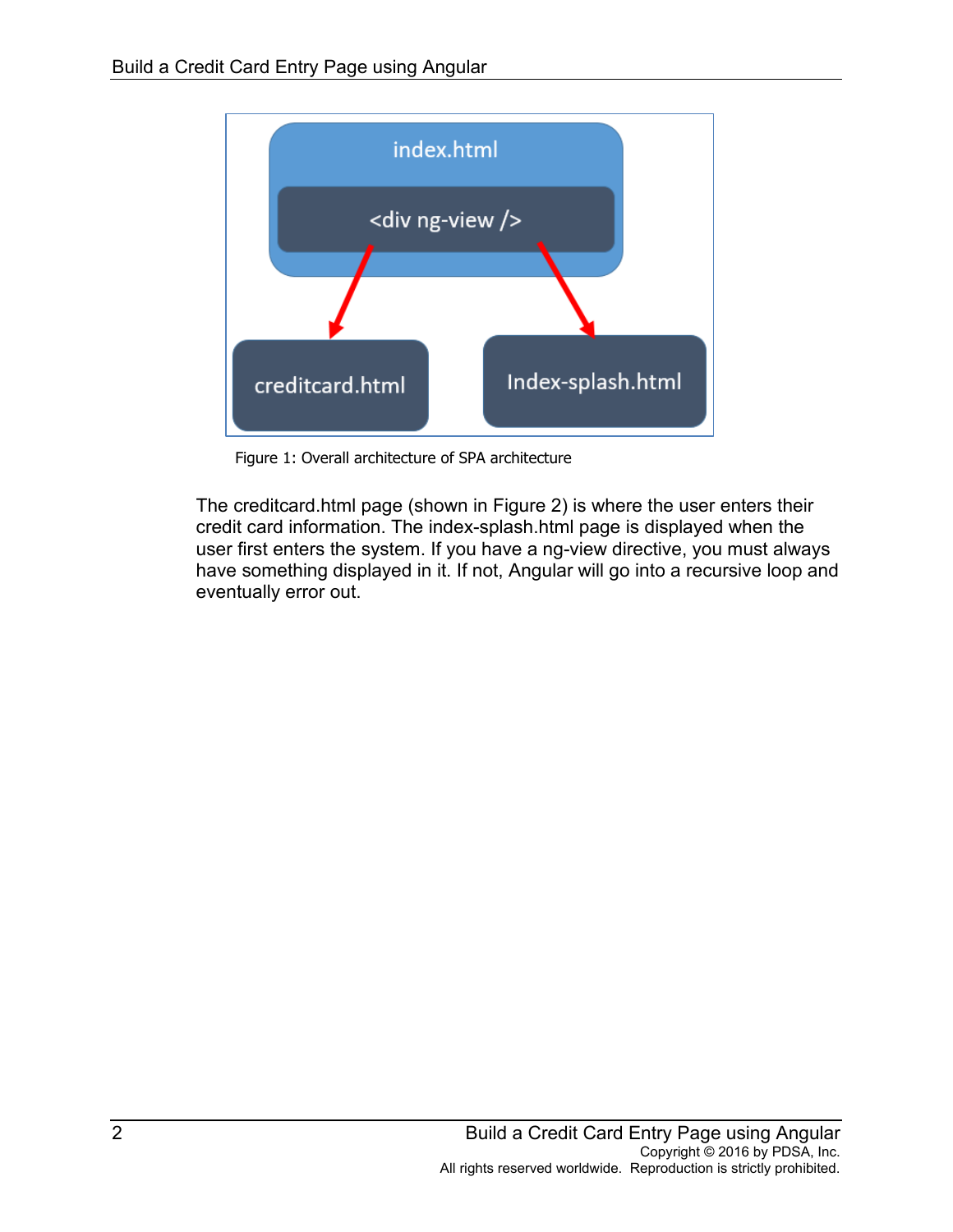| <b>Credit Card Information</b> |                                      |
|--------------------------------|--------------------------------------|
| <b>Select Credit Card Type</b> |                                      |
| ⊻∣<br>Visa                     |                                      |
| Name on Card                   |                                      |
| Name on Card                   |                                      |
| <b>Credit Card Number</b>      | <b>Security Code</b>                 |
| <b>Credit Card Number</b>      | Security Code                        |
| Exp. Month                     | Exp. Year                            |
| 12-December<br>$\checkmark$    | 2016<br>$\checkmark$                 |
| <b>Billing Postal Code</b>     |                                      |
| <b>Billing Postal Code</b>     |                                      |
|                                |                                      |
|                                | <b>H</b> Save<br><sup>®</sup> Cancel |

Figure 2: The Credit Card data entry page

# <span id="page-2-0"></span>**Build the Main SPA Page**

You are going to build a Single Page Application (SPA) to illustrate how to build the credit card page. This means you build a single index.html page from which you call the credit card page in your application. This sample will just contain the one credit card HTML page, but it is good to build your application using the SPA design pattern so you can add additional pages later.

Open Visual Studio 2015 and select **File** | **New** | **Project**. Choose Web under the Visual C# templates, then select **ASP.NET Web Application (.NET Framework)**. Set the **Name** of the project to **CreditCardEntry** and click the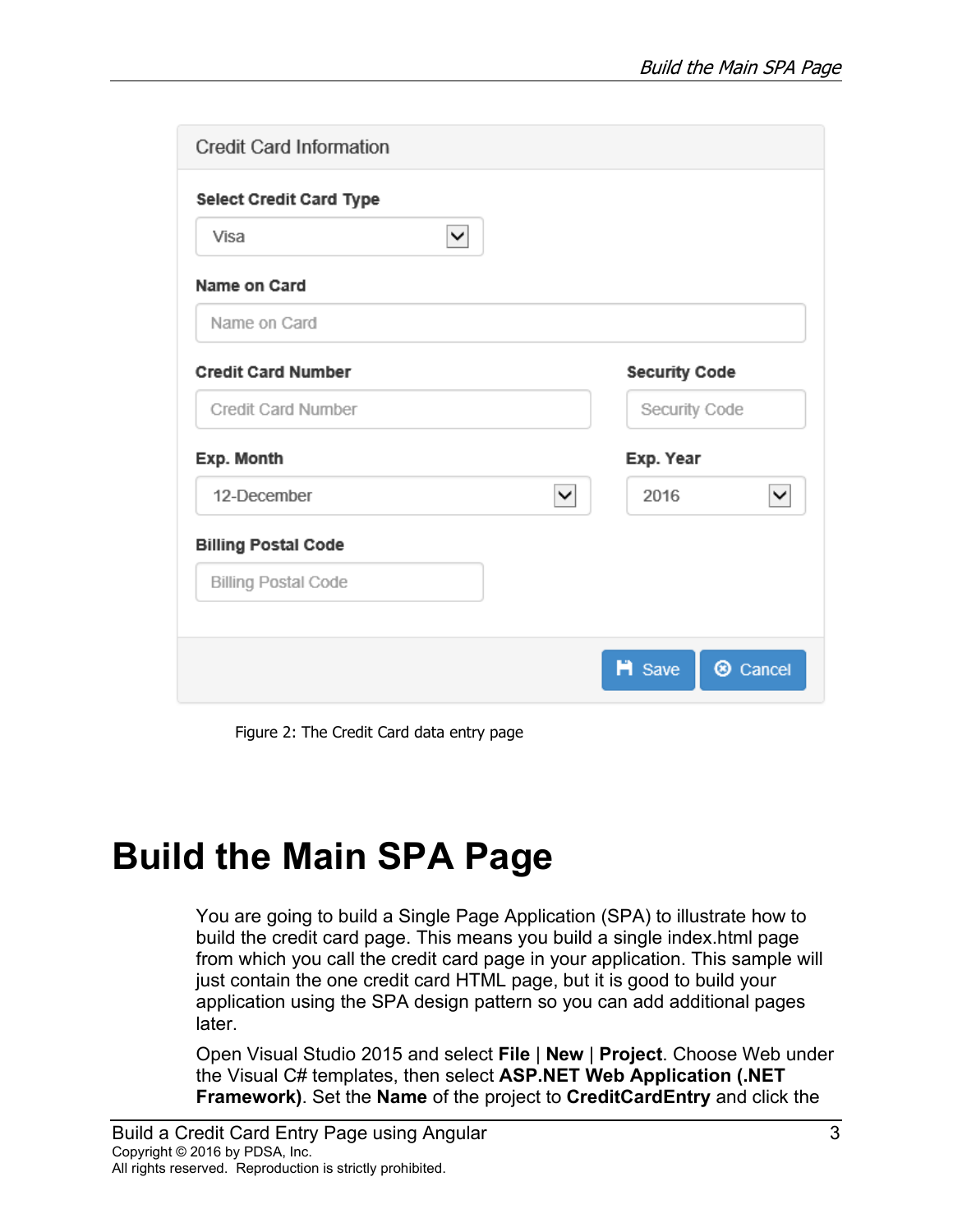OK button. Select the **Empty** template, and check the Web API check box before pressing the OK button as shown in [Figure 3.](#page-3-0)

| New ASP.NET Web Application - CreditCardEntry           |                                              |                       |                |                                                                                                                   | ?<br>$\times$                     |
|---------------------------------------------------------|----------------------------------------------|-----------------------|----------------|-------------------------------------------------------------------------------------------------------------------|-----------------------------------|
| Select a template:                                      |                                              |                       |                |                                                                                                                   |                                   |
| <b>ASP.NET 4.5.2 Templates</b>                          |                                              |                       |                | An empty project template for creating ASP.NET<br>applications. This template does not have any content in<br>it. |                                   |
|                                                         |                                              | نی                    | $\Box$         |                                                                                                                   | Learn more                        |
| Empty.                                                  | <b>Web Forms</b>                             | <b>MVC</b>            | <b>Web API</b> | Single Page<br>Application                                                                                        |                                   |
|                                                         |                                              |                       |                |                                                                                                                   |                                   |
|                                                         | Azure API App Azur Mobile Azure Mobile<br>Aμ | Service               |                |                                                                                                                   |                                   |
|                                                         |                                              |                       |                |                                                                                                                   | <b>Change Authentication</b>      |
|                                                         |                                              |                       |                |                                                                                                                   | Authentication: No Authentication |
|                                                         | Add folders and core references for          |                       |                | Microsoft Azure                                                                                                   |                                   |
| $\sqrt{\phantom{a}}$ Web API<br>Web Forms<br>$\Box$ MVC |                                              |                       |                |                                                                                                                   | Host in the cloud<br>$\lambda$    |
|                                                         |                                              |                       |                |                                                                                                                   | <b>App Service</b>                |
| Add unit tests                                          |                                              |                       |                |                                                                                                                   |                                   |
| Test project name:                                      |                                              | CreditCardEntry.Tests |                |                                                                                                                   |                                   |
|                                                         |                                              |                       |                |                                                                                                                   |                                   |
|                                                         |                                              |                       |                |                                                                                                                   | <b>OK</b><br>Cancel               |

Figure 3: Select and Empty project template using the Web API

<span id="page-3-0"></span>Using the NuGet Package Manager tool, install the packages needed for the complete sample. You are not going to use the Entity Framework yet, but in the next articles you will need this, so you might as well add it now.

- EntityFramework
- AngularJS.Core
- AngularJS.Route
- Bootstrap

Add a new HTML page in the root of your project called **index.html**. Modify the page to look like [Figure 4](#page-5-0) using the HTML shown in the listing below: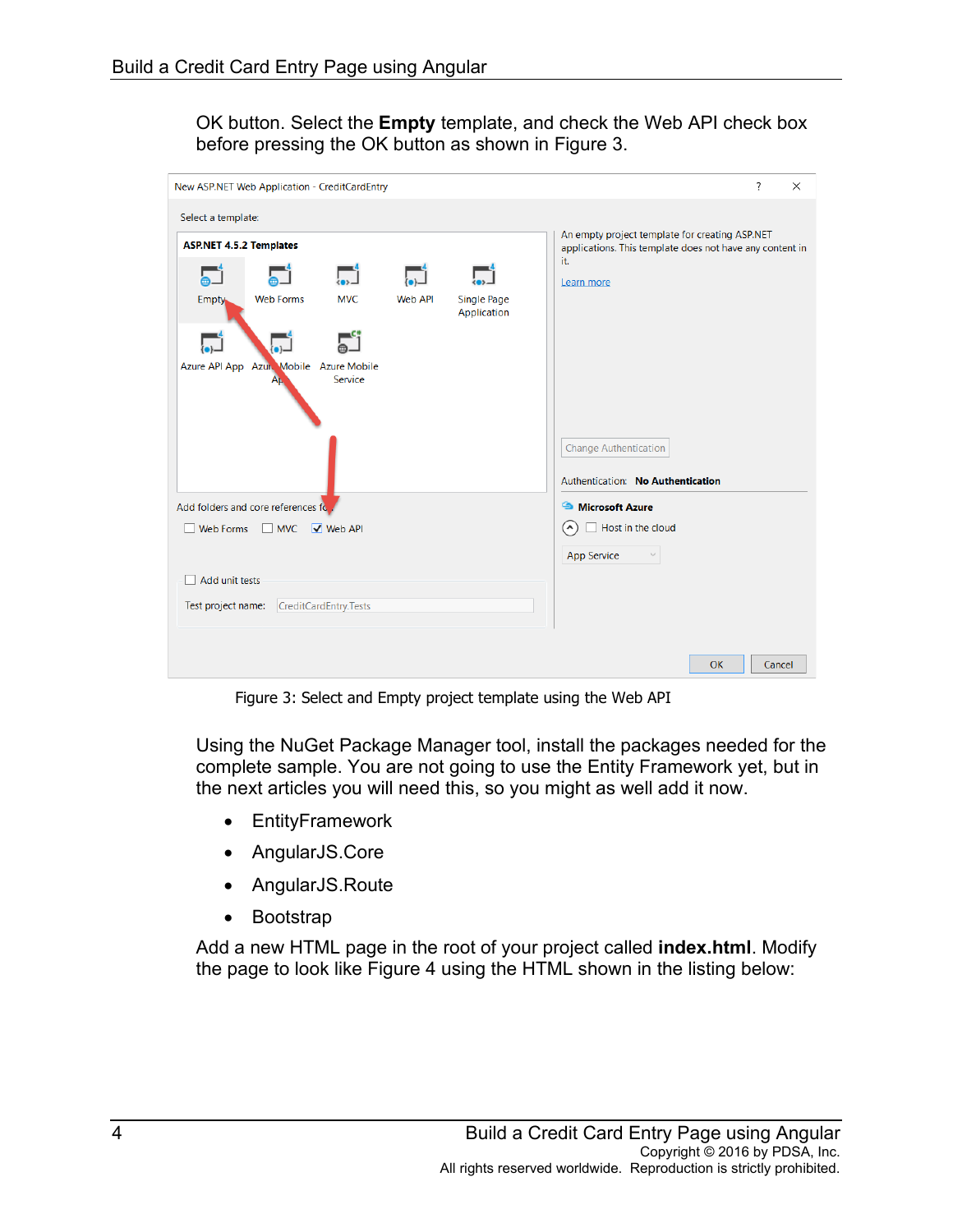```
<!DOCTYPE html>
<html><head>
 <title>Credit Card Entry Sample</title>
   <meta charset="utf-8" />
   <link href="Content/bootstrap.min.css" 
         rel="stylesheet" />
</head>
<body>
   <div class="container"
        ng-app="app"
        ng-controller="IndexController as vm">
     <div class="row">
       <div class="col-sm-10">
         <h1>Credit Card Entry System in Angular
        \langle/h1>
      \langle div>
    \langle div>
     <div class="row">
       <div class="col-sm-10">
         <a href="#/creditcard"
             class="btn btn-primary">
           Credit Card Entry
         </a>
      \langle div\rangle\langle div>
     <!-- Separator Line -->
     <div class="row">
       <div class="col-sm-10">
         
      \langlediv>
    \langle/div\rangle <!-- ** BEGIN PARTIAL VIEWS AREA -->
     <div ng-view></div>
    \langle!-- ** END PARTIAL VIEWS AREA -->
  \langle div>
   <script src="scripts/angular.js"></script>
   <script src="scripts/angular-route.js"></script>
</body>
</html>
```
Towards the bottom of the page you see a <div> tag with an attribute of ngview. This attribute tells Angular where you wish to insert partial pages within this page. The  $\#$  sign as the first character in the  $\leq a$  tag, followed by the /creditcard informs Angular you want to find an Angular route named "creditcard" and to load that partial page within the <div> tag with the ng-view attribute.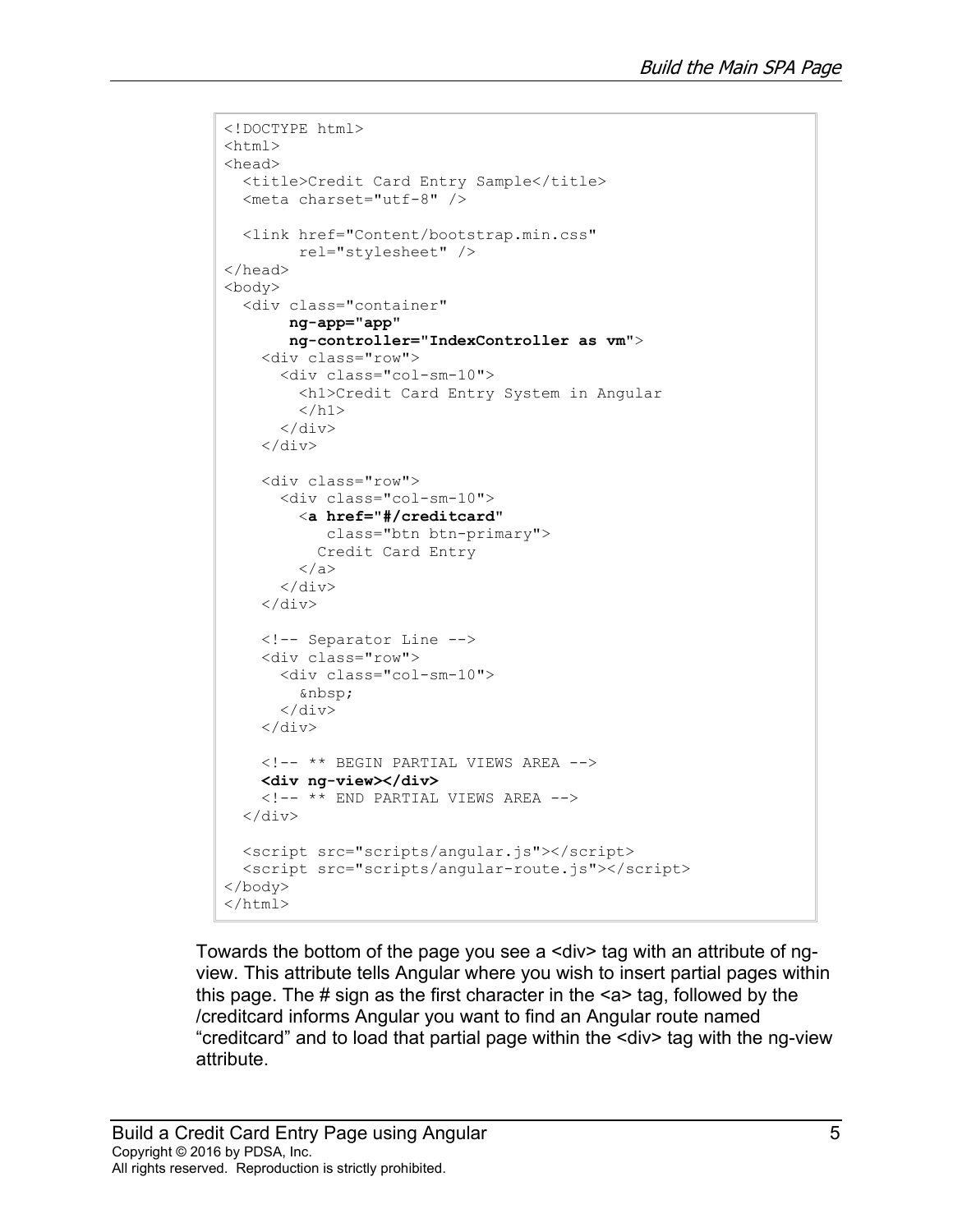

Figure 4: The main HTML page for your SPA

<span id="page-5-0"></span>Modify the Global.asax.cs file to handle self-referencing in the Entity Framework and convert all pascal case property names to camel case. There is no self-referencing in this sample, but I find in many projects, this helps avoid some hard-to-track-down bugs.

```
protected void Application Start() {
  GlobalConfiguration.Configure(WebApiConfig.Register);
   // Handle self-referencing in Entity Framework
  HttpConfiguration config =
     GlobalConfiguration.Configuration;
   config.Formatters.JsonFormatter
     .SerializerSettings.ReferenceLoopHandling =
        Newtonsoft.Json.ReferenceLoopHandling.Ignore;
   // Convert to camelCase
   var jsonFormatter = config.Formatters
      .OfType<JsonMediaTypeFormatter>().FirstOrDefault();
   jsonFormatter.SerializerSettings.ContractResolver = 
      new CamelCasePropertyNamesContractResolver();
}
```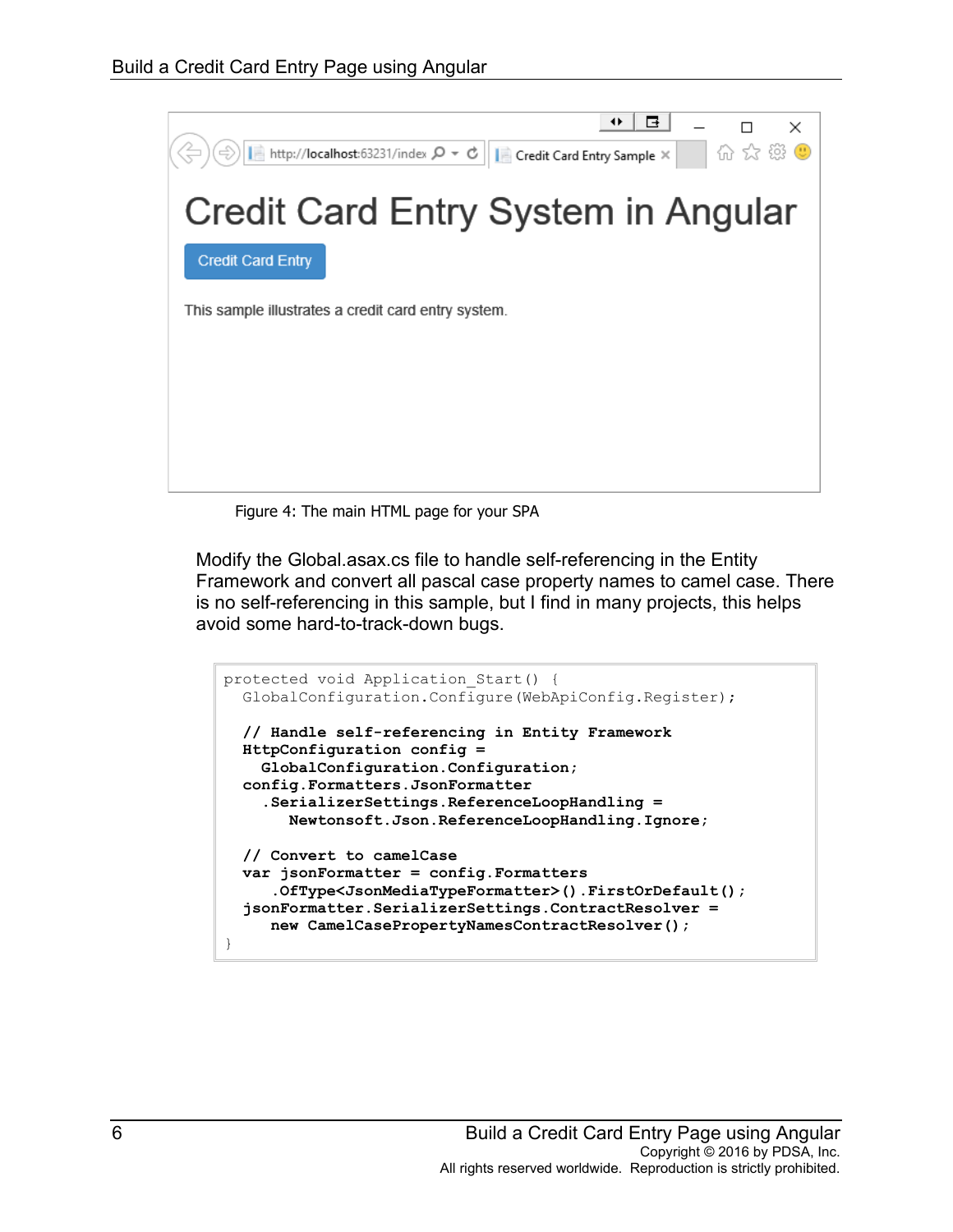# **Build Angular Folder and JavaScript Files**

A popular style for laying out Angular applications is to create a \app folder in your project and place all your HTML and JavaScript files in this folder. Group your files into folders with the name of the page you are working on. There are two Angular-controlled pages in this sample; the index page and the credit card page. Create a folder structure like the one shown in [Figure 5.](#page-6-0)



Figure 5: Create your folder structure.

#### <span id="page-6-0"></span>**Build Index Page JavaScript Files**

In the \app\index folder add a new JavaScript file named **index.module.js**. This is where you create your Angular module that matches the name in the **ng-app** attribute of the <div> tag in your index.html page. As you are going to be using Angular routing include the 'ngRoute' module dependency.

```
(function () {
  'use strict';
   angular.module('app', ['ngRoute']);
})();
```
Create another JavaScript file named **index.controller.js** within the \app\index folder. In this file is where you define the Angular controller for this page. This page has no functionality other than to redirect to other pages, thus there is no code in this controller function.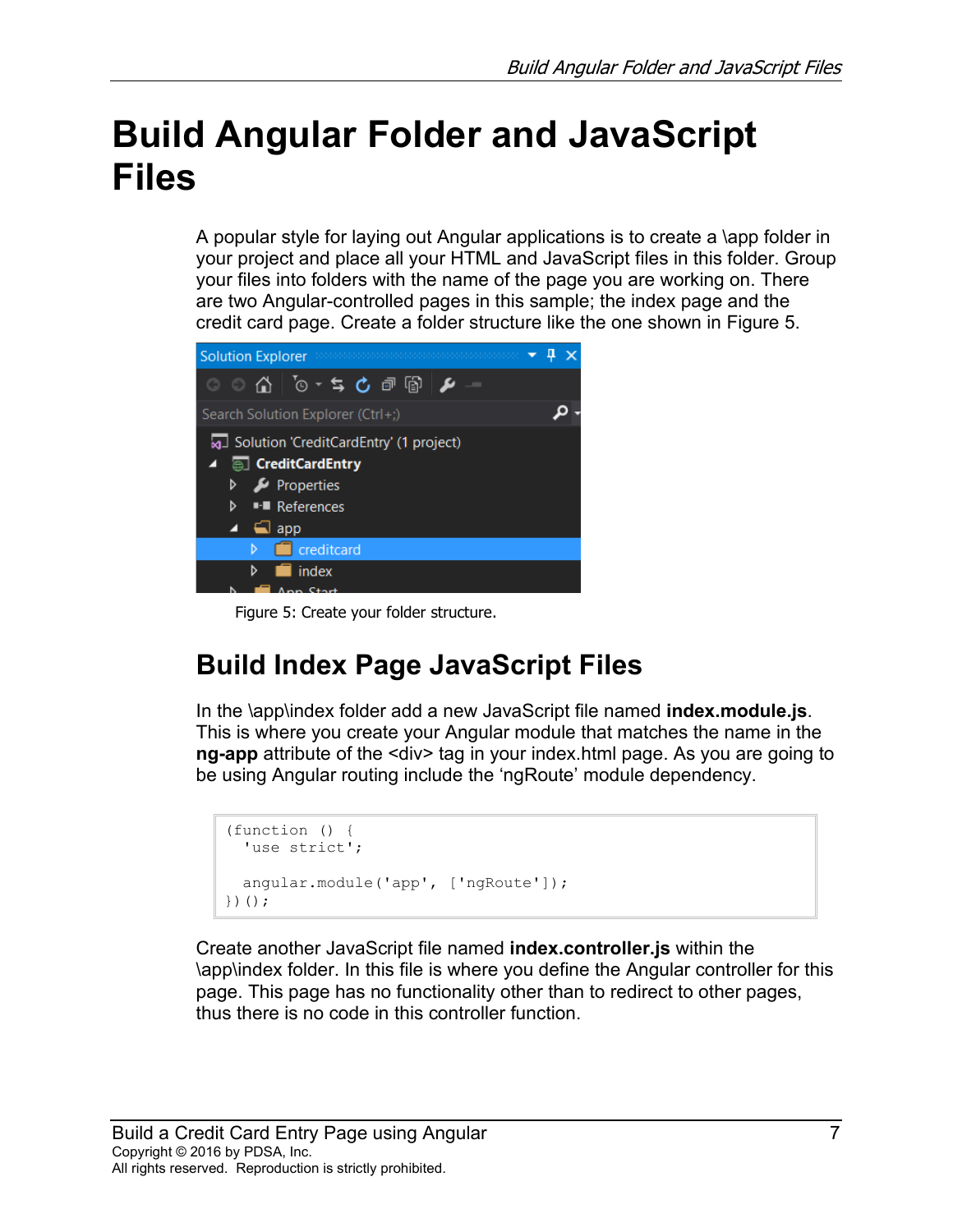```
(function () {
 'use strict';
  angular.module('app').controller('IndexController',
    IndexController);
  function IndexController() {
  }
})();
```
Add one more JavaScript file to the \app\index folder named **index.route.js**. This file defines the various routes that you use in anchor tags on your index.html page.

```
(function () {
   'use strict';
  // Create angular routing
  angular.module('app')
     .config(['$routeProvider', function ($routeProvider) {
       $routeProvider
      .when('/'),
       {
         templateUrl: 'app/index/index-splash.html',
         controllerAs: 'vm',
         controller: 'IndexController'
       })
       .when('/creditcard',
       {
         templateUrl: 'app/creditcard/creditcard.html',
         controllerAs: 'vm',
         controller: 'CreditCardController'
       })
       .otherwise(
       {
         redirectTo: '/'
       });
     }]);
})();
```
Each route is defined using the **when()** function. You pass to the when() function the route defined in an anchor tag, or to call using Angular location services. You also pass in an object that defines either some inline HTML or an HTML template to display within the ng-view area. You may optionally define the controller name and a 'controllerAs' property to name each controller reference.

The default route, defined as when('/'), tells Angular to redirect back to index.html. You must define either some HTML, or an HTML template to display within the ng-view area when someone requests a route or Angular gets caught in a loop which eventually causes an error. Personally, I like to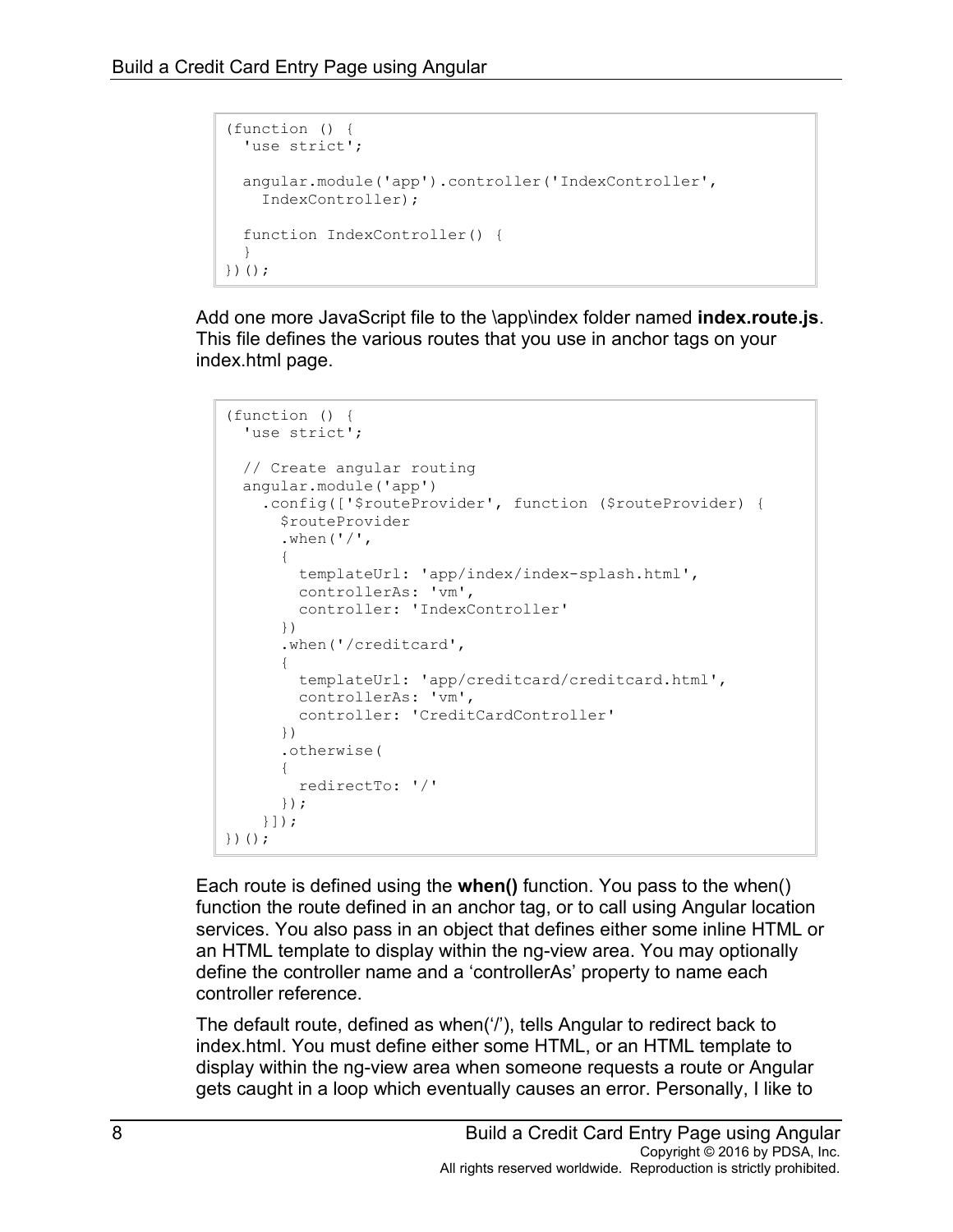define a little "splash" page to display some opening remarks to the user. Create a new HTML page in the \app\index folder named **index-splash.html**. Strip all HTML from the page that is added, and just add this one line to the file.

```
<p>This sample illustrates a credit card entry system.</p>
```
Open the index.html page and add the following <script> tags below the angular script tags.

```
 <script src="scripts/angular.js"></script>
  <script src="scripts/angular-route.js"></script>
  <script src="app/index/index.module.js"></script>
  <script src="app/index/index.controller.js"></script>
  <script src="app/index/index.route.js"></script>
</body>
</html>
```
You should be able to run the main index page. Don't click on the button as it is not hooked up yet.

### **Build the Credit Card HTML**

Add an HTML page to the \app\creditcard folder named **creditcard.html**. This is a partial page, so we don't need any of the normal HTML tags, so go ahead and delete all HTML in this page. You only need to write the HTML to be loaded within the <div> tag with the ng-view attribute. The code shown below is not the final code, but is just the initial layout for the credit card HTML page.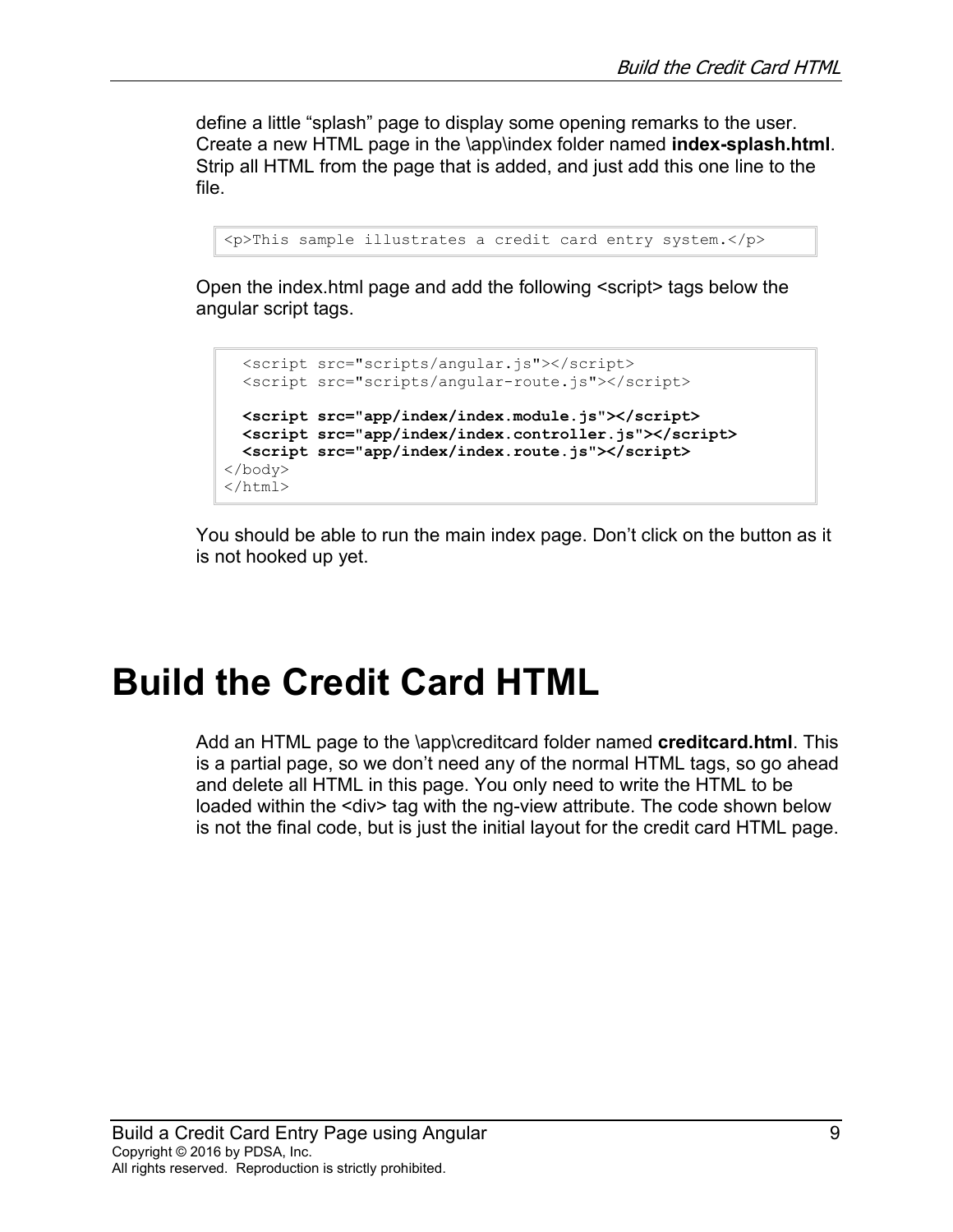```
<div class="row">
   <div class="col-sm-8">
     <form name="creditCardForm" novalidate>
       <div class="panel panel-default">
         <div class="panel-heading">
            <h3 class="panel-title">
              Credit Card Information
           \langle/h3>
          </div>
          <div class="panel-body">
          </div>
          <div class="panel-footer">
            <div class="row">
              <div class="col-xs-12">
                 <div class="pull-right">
                   <button type="button"
                       class="btn btn-primary"
                      ng-click=
                          "vm.saveClick(creditCardForm)">
                     <i class="glyphicon 
                                 glyphicon-floppy-disk">
                    \langle / i >  Save
                   </button>
                   <a class="btn btn-primary"
                      formnovalidate="formnovalidate"
                     href=" \# /">
                     <i class="glyphicon 
                                 glyphicon-remove-circle">
                    \langle/i>
                     Cancel
                   </a>
                \langle div>
             \langle div>
           \langle div>
         \langle div>
      \langle div>
     </form>
  \langle div>
\langle div>
```
The credit card page is created within a Bootstrap row and a column. Add a <form> tag to encapsulate the input fields for the credit card data. Next, build the structure of the Bootstrap panel control into which all the messages and input fields will reside. The messages and input fields will be placed into the panel body. In the footer of the panel control you define a save and cancel button.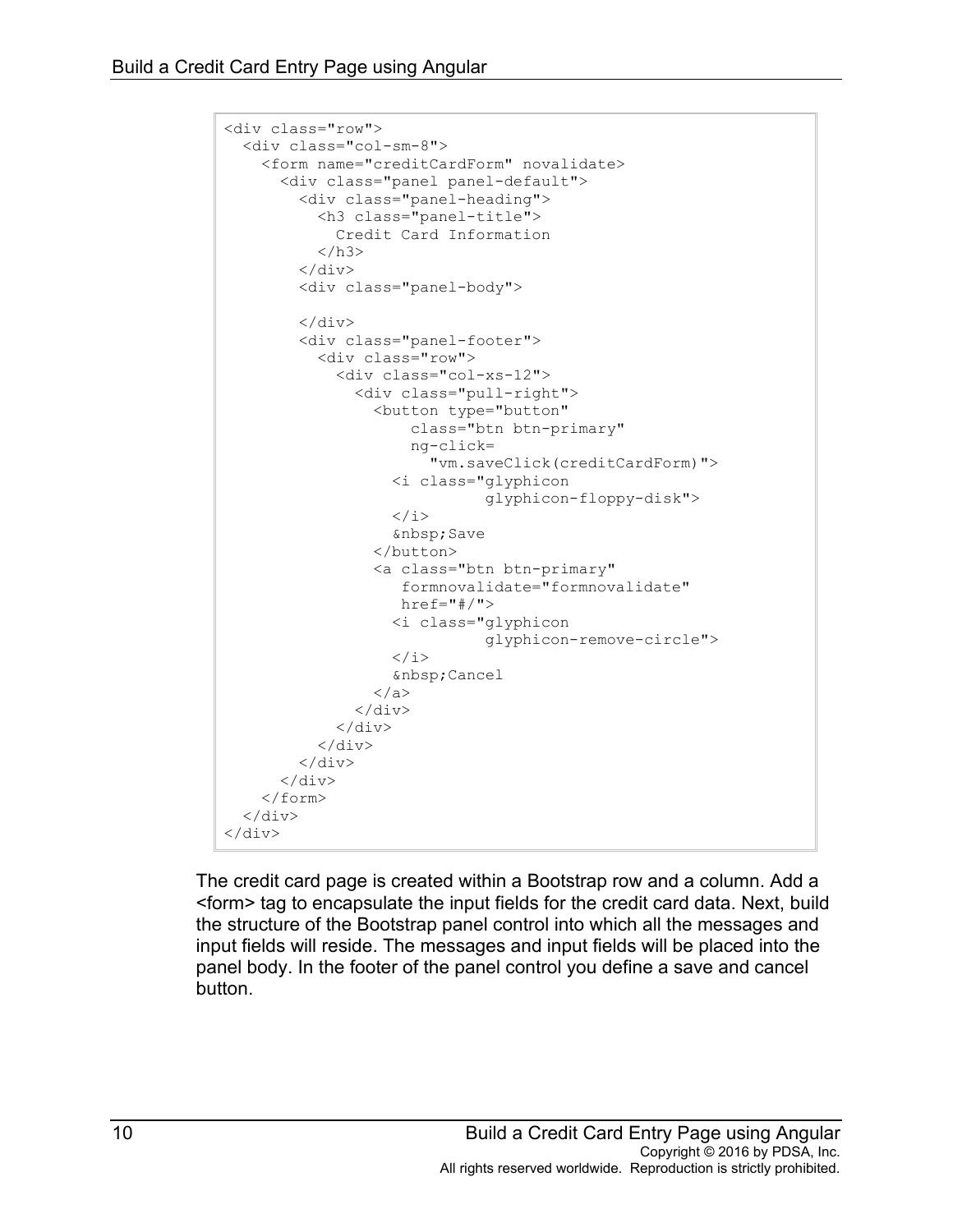#### **Add Credit Card Controller**

For each partial web page, you need an Angular controller that goes with it. Add a JavaScript file in the \app\creditcard folder named **creditcard.controller.js**. Add the following code to this script file.

```
(function () {
  "use strict";
  angular.module("app")
     .controller("CreditCardController", CreditCardController);
  function CreditCardController($http, $location) {
   var vm = this;
    var dataService = $http;
    // Create UI state object
    vm.uiState = {
      isMessageAreaHidden: true,
      isLoading: true,
      messages: []
    };
  }
})();
```
In the above function the \$http and \$location services are injected into our controller. A common practice is to assign each of the services to a local variable. Assign the \$scope from Angular to the variable **vm**, and the \$http service to a variable named **dataService**.

The object in the credit card controller name **uiState** is used to hold properties that affect the user interface in some manner. The **isMessageAreaHidden** property turns on and off a Bootstrap alert area used to display messages to the user. The **isLoading** property determines whether to display a "Please wait while loading" message to the user when they first enter the web page or not. The **messages** array holds a collection of message objects that are displayed in the message area on the screen.

### **Error Message Area**

Within the body of the panel control create a <div> tag to display error and validation messages to the user. This functionality for displaying messages will be added in a future article. Messages you add to the messages array you create in the controller are displayed within an unordered list. You can see the **ng-repeat** attribute is used to loop through each message in the array and display any values set in a **message** property within an <li> element. Within the <div class="panel-body"> add the HTML shown below.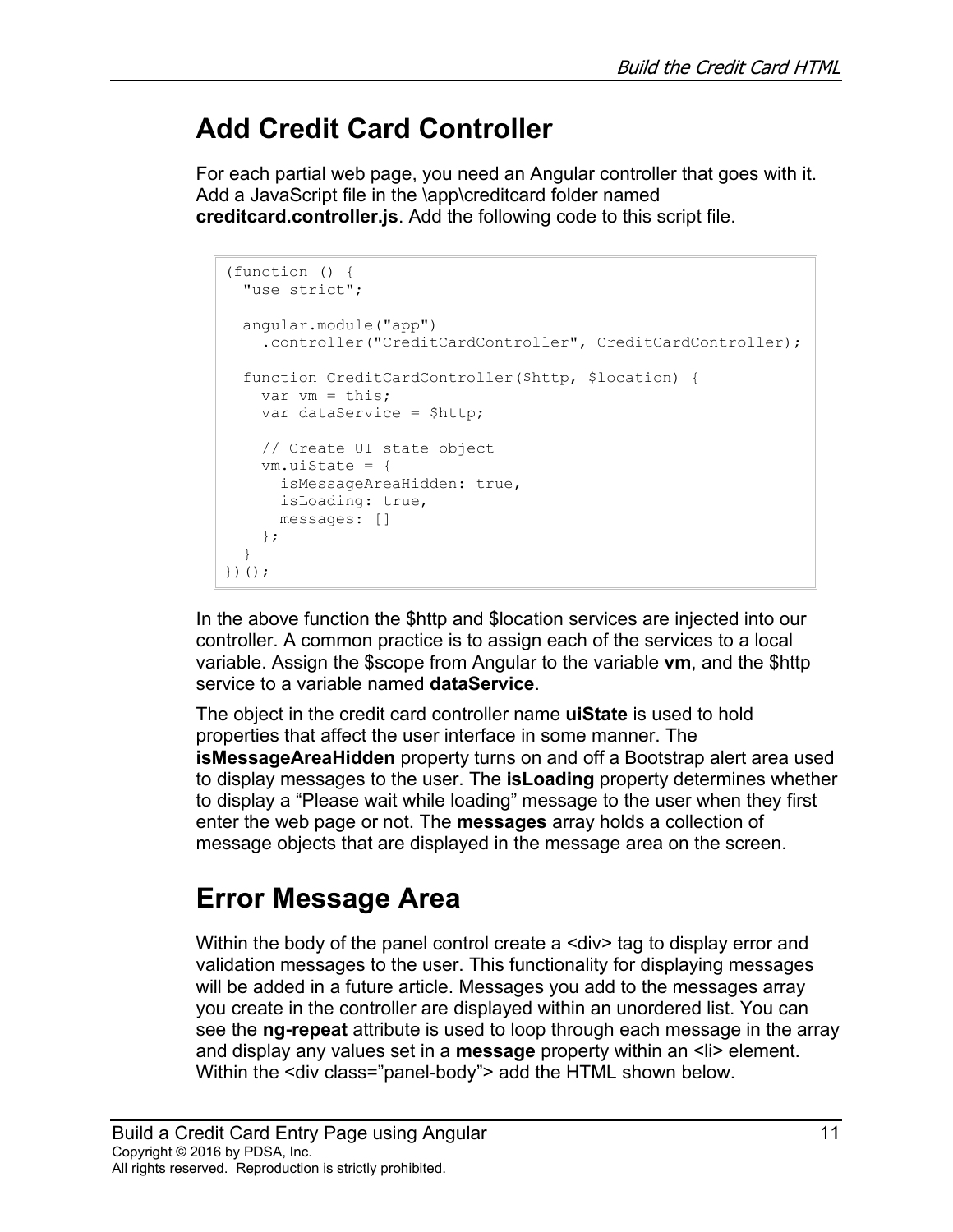```
<!-- ** BEGIN MESSAGE AREA ** -->
<div ng-hide="vm.uiState.isMessageAreaHidden ||
                (creditCardForm.$valid &&
                 !creditCardForm.$pristine)"
      class="row">
   <div class="col-xs-12">
     <div class="alert alert-danger 
                   alert-dismissable" 
          role="alert">
       <button type="button" class="close"
                data-dismiss="alert">
          <span aria-hidden="true">
          ×
         </span>
          <span class="sr-only">Close</span>
       </button>
      \langle 11 \rangle <li ng-repeat="msg in vm.uiState.messages">
           {{msg.message}}
         \langle/li>\langle/ul>
    \langle div\rangle\langlediv\rangle\langle div\rangle\langle!-- ** END MESSAGE AREA ** -->
```
The <div> within the panel body uses the Angular **ng-hide** attribute to hide this area based on a few different flags. The isMessageAreaHidden property in the vm.uiState object in your controller is set by you depending on whether or not there are validation messages to be displayed. You check two other properties on the creditCardForm in addition to the isMessageAreaHidden property. If the creditCardForm is valid is true and pristine property is false, then the message area will be hidden.

#### **Loading Message Area**

Add another <div> tag just after the message area you created. This <div> tag uses the Angular **ng-show** attribute so this area is only displayed when a property in your controller, vm.uiState.isLoading, is set to a true value. When this page is first loaded, all the drop-down lists need to be loaded. Calling the Web API to get this data can take a couple of seconds on the first load, so it is a good idea to display a "Please wait while loading" message to the user before you display any other user interface items to them.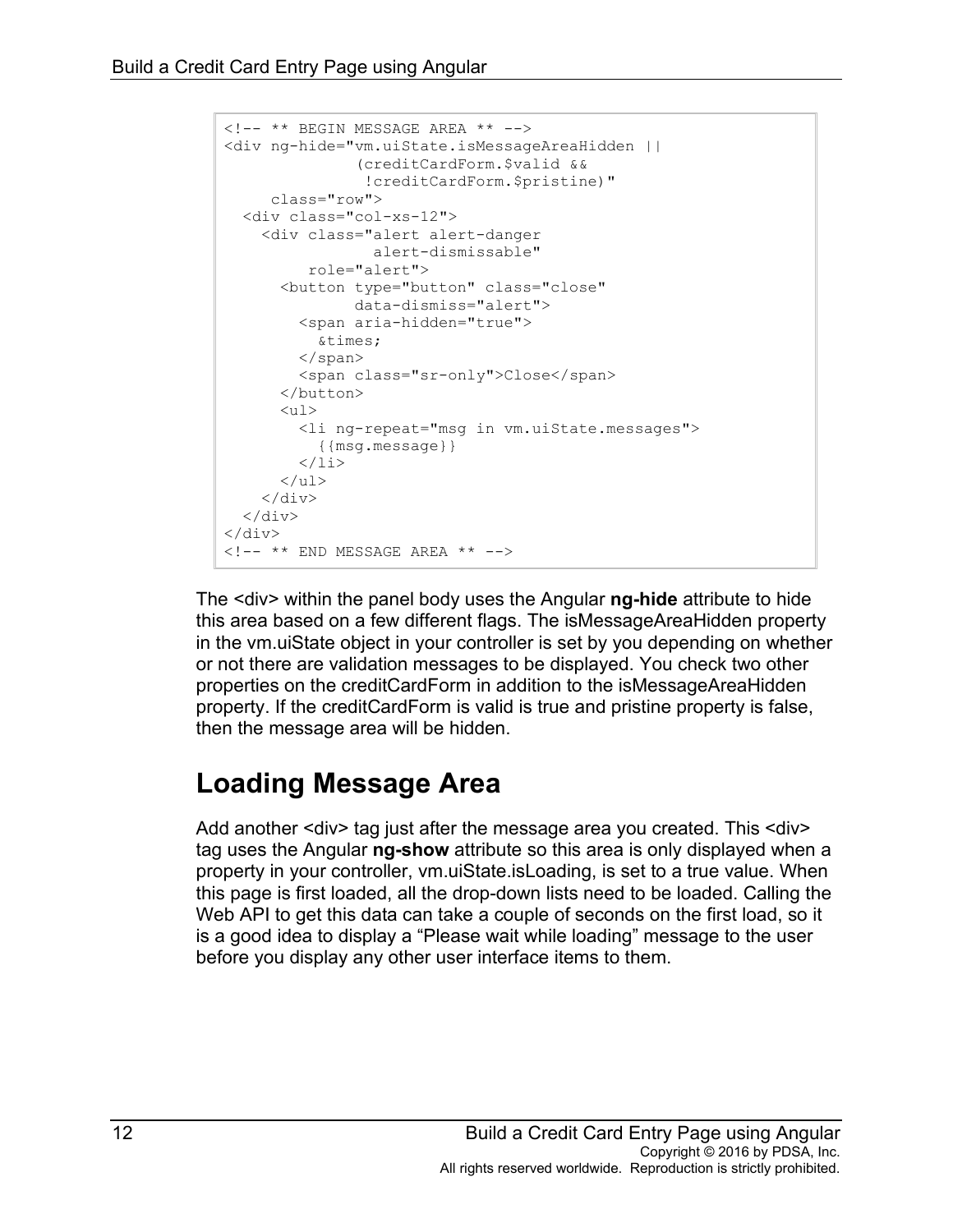```
<!-- ** BEGIN LOADING MESSAGE AREA ** -->
<div class="row" ng-show="vm.uiState.isLoading">
  <div class="col-sm-offset-1 col-sm-10 
               alert alert-warning">
    <div class="text-center">
      Please wait while loading 
         credit card information...
    \langle div>
 \langlediv></div>
<!-- ** END LOADING MESSAGE AREA ** -->
```
#### **Input Fields**

After the loading message area above, add another <div> element which is hidden until the vm.uiState.isLoading property is set to a false value. In the controller, this property is initially set to a true value. After all the drop-down lists have been loaded, this property is set to false. At that time the loading message will be hidden and the user input fields within this <div> tag will be displayed. Below is the HTML for each of the input fields required for the credit card data. You have not added the Angular binding yet, but will do that later in this article.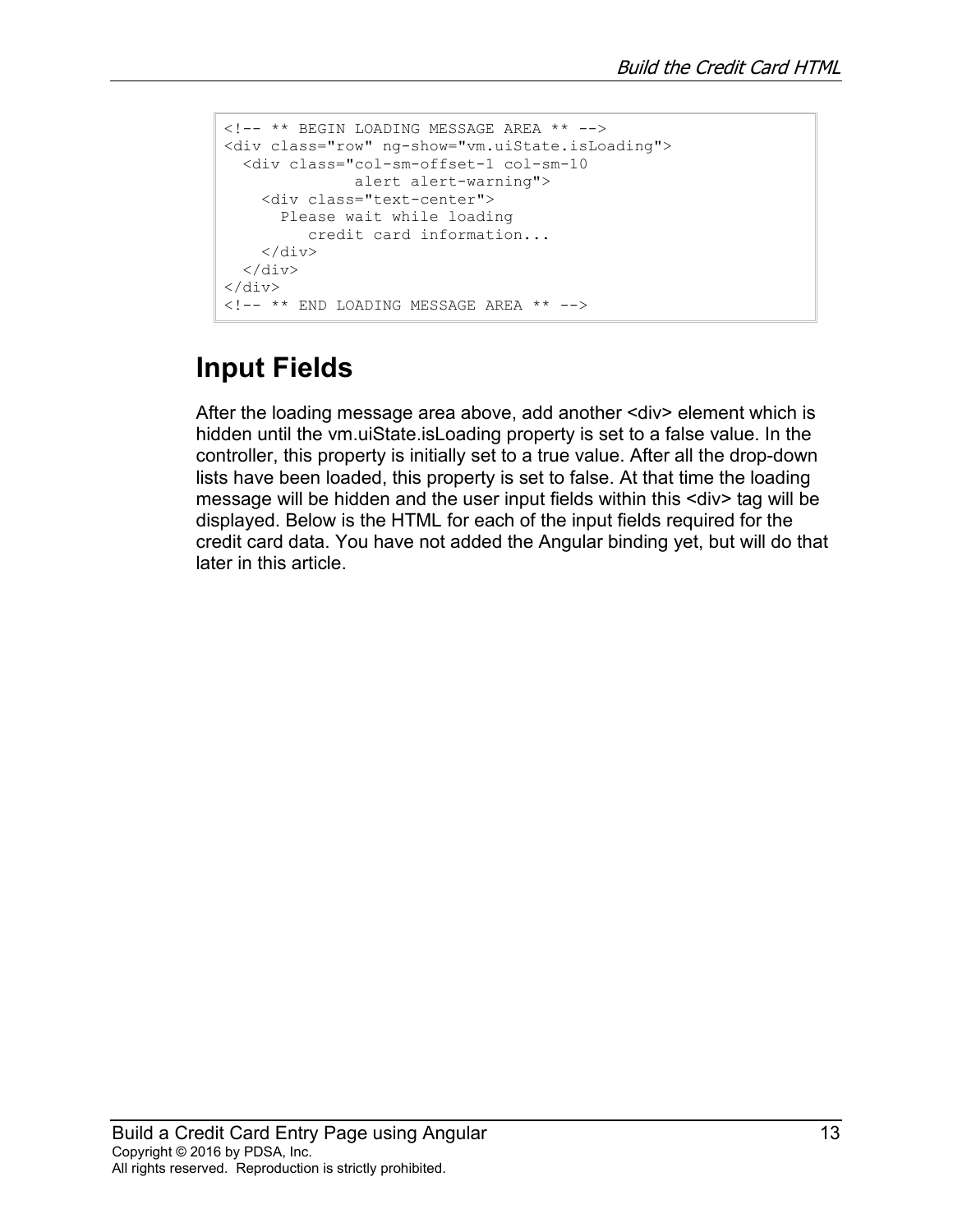```
<!-- ** BEGIN CREDIT CARD ENTRY AREA ** -->
<div ng-hide="vm.uiState.isLoading">
   <div class="row">
     <div class="form-group col-sm-6">
       <label for="types">Select Credit Card Type
       </label>
       <select id="types"
          name="types"
          class="form-control">
       </select>
     </div>
  \langle/div\rangle <div class="form-group">
     <label for="nameOnCard">Name on Card</label>
     <input id="nameOnCard"
            name="nameOnCard"
            class="form-control"
            placeholder="Name on Card"
            title="Name on Card"
            type="text" />
   </div>
   <div class="row">
     <div class="form-group col-sm-8">
       <label for="cardNumber">Credit Card Number
       </label>
       <input id="cardNumber"
                name="cardNumber"
                class="form-control"
                placeholder="Credit Card Number"
                title="Credit Card Number"
                type="text" />
    \langle div\rangle <div class="form-group col-sm-4">
       <label for="securityCode">Security Code
       </label>
       <input id="securityCode"
                name="securityCode"
                class="form-control"
                placeholder="Security Code"
               title="Security Code"
                type="text" />
     </div>
 \langle/div\rangle <div class="row">
     <div class="form-group col-sm-8">
       <label for="expMonths">Exp. Month</label>
       <select id="expMonths"
         name="expMonths"
         class="form-control">
       </select>
     </div>
     <div class="form-group col-sm-4">
       <label for="expYears">Exp. Year</label>
       <select id="expYears"
               name="expYears"
                class="form-control">
```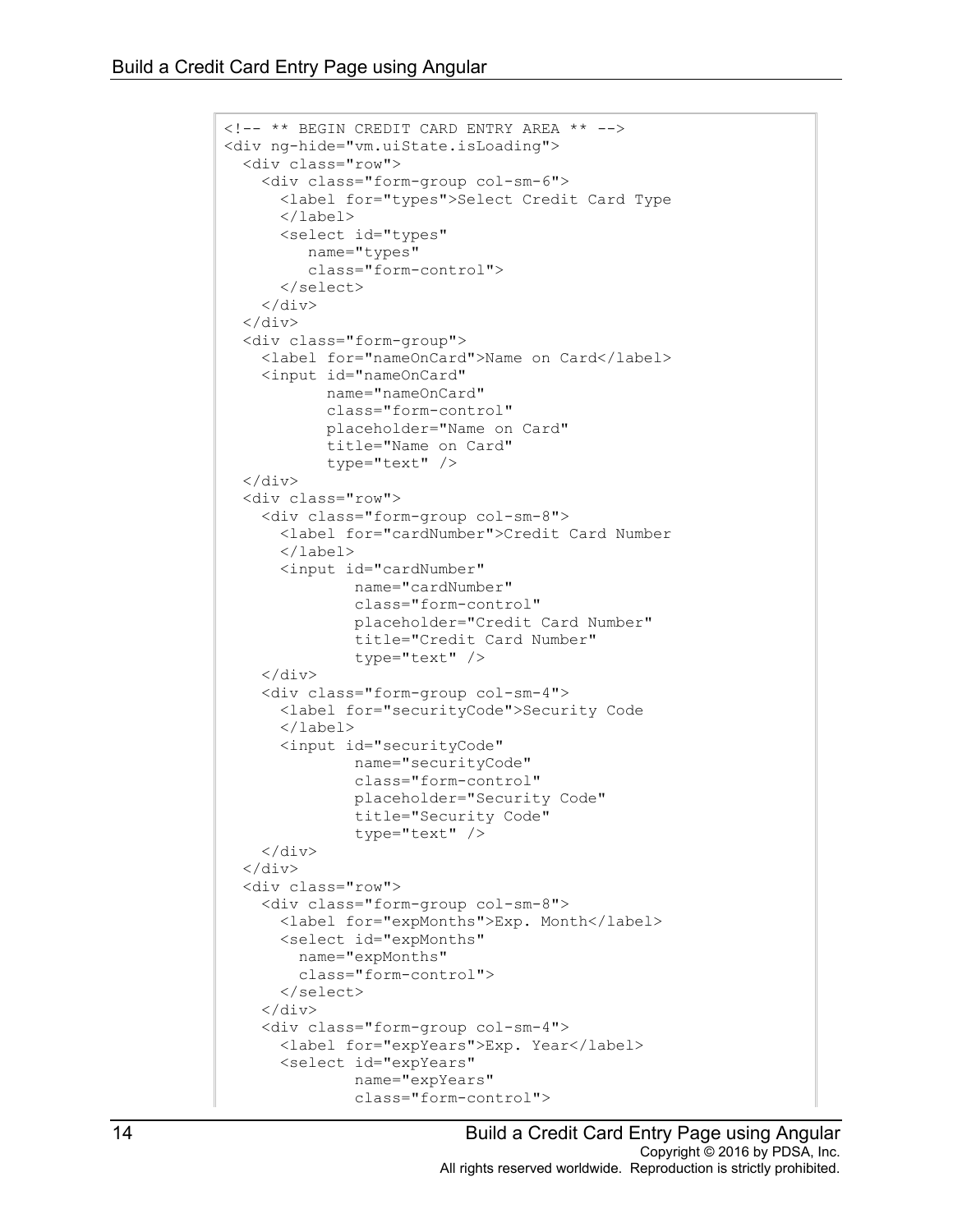```
 </select>
    \langle /div>
  </div>
  <div class="row">
     <div class="form-group col-sm-6">
       <label for="billingPostalCode">
         Billing Postal Code
       </label>
       <input id="billingPostalCode"
         name="billingPostalCode"
         class="form-control"
         placeholder="Billing Postal Code"
         title="Billing Postal Code"
         type="text" />
    \langle div>
  \langlediv\rangle</div>
<!-- ** END CREDIT CARD ENTRY AREA ** -->
```
Open the index.html page and add the following <script> tag below the other script tags you added earlier.

```
 <script src="scripts/angular.js"></script>
  <script src="scripts/angular-route.js"></script>
  <script src="app/index/index.module.js"></script>
  <script src="app/index/index.controller.js"></script>
  <script src="app/index/index.route.js"></script>
  <script src="app/creditcard/creditcard.controller.js">
  </script>
</body>
</html>
```
You should be able to run the main index page and click on the Credit Card Entry button to display your credit card page. The page will show the "Loading" message because the isLoading property is set to true. To see the input fields, go into the creditcard.controller.js file, change the isLoading property to false, and rerun the page. If you do this, be sure to set it back to true once you stop the web application.

# **Credit Card Controller**

Let's add more of the properties to the CreditCardController function that you are going to require for the credit card page. You need array properties to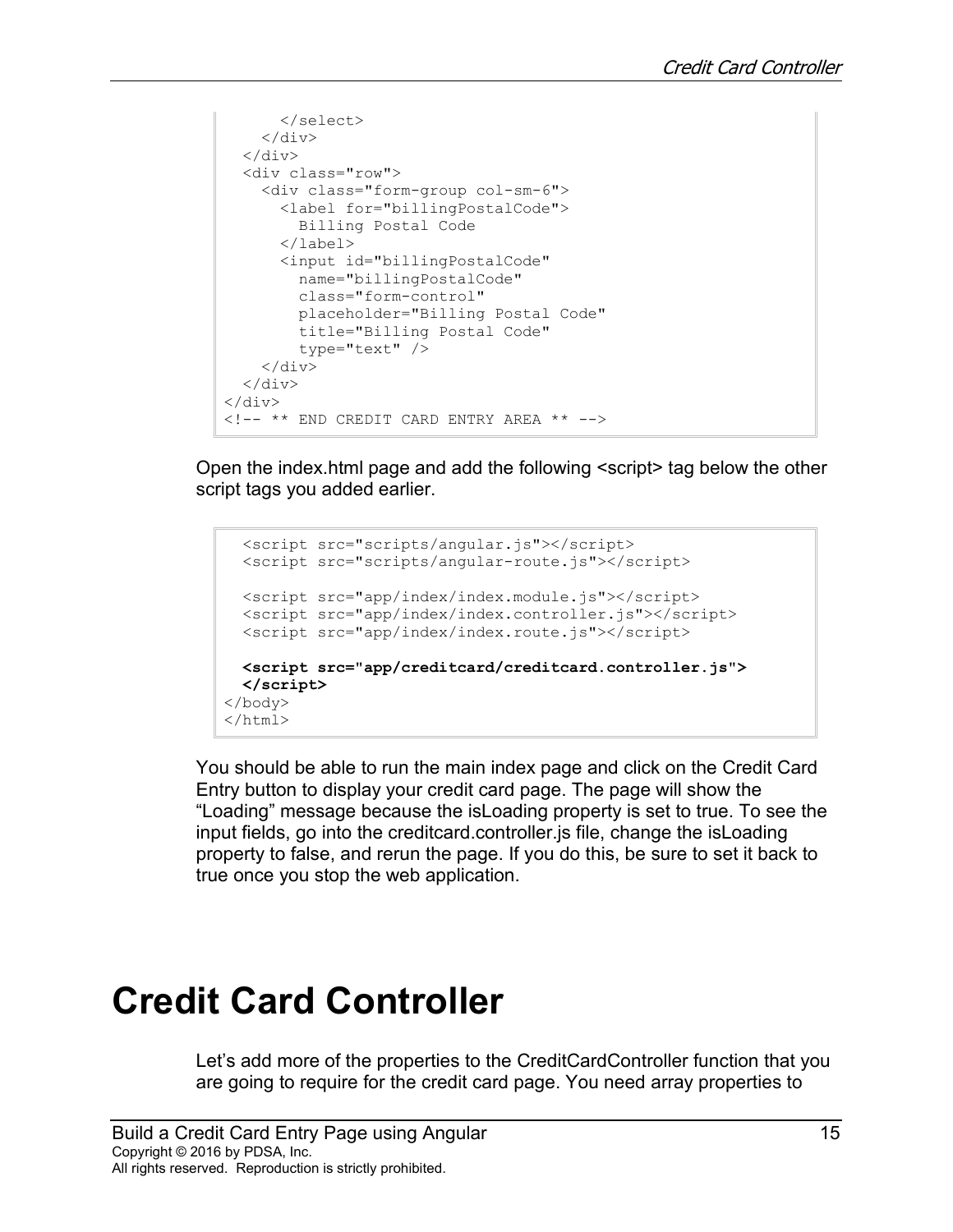load the drop-down lists. You need objects for selecting a credit card type and a month, and you need an object to hold properties for each input field. In addition, you need properties to turn on and off the various message areas on the page. Add the additional code shown below to your creditcard.controller.js file.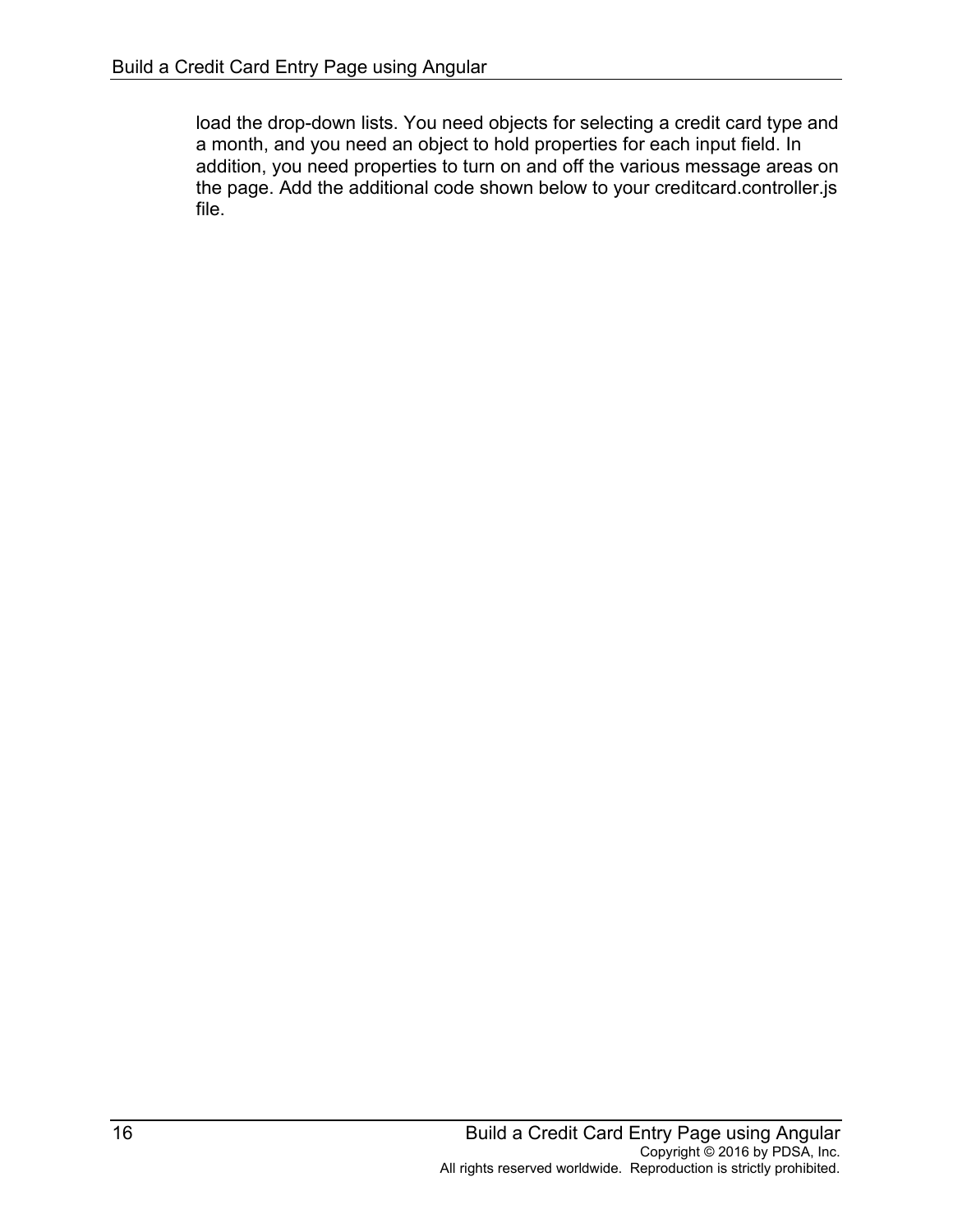```
function CreditCardController($http, $location) {
  var vm = this;
  var dataService = $http;
  // Expose public properties
  vm.cardTypes = [];
 vm.months = [];
  vm.years = [];
  vm.selectedCardType = {};
  vm.selectedMonth = {};
  vm.creditCard = {
    creditCardId: null,
    cardType: null,
    nameOnCard: null,
    cardNumber: null,
    securityCode: null,
    expMonth: null,
    expYear: null,
    billingPostalCode: null
  };
  vm.uiState = {
    isMessageAreaHidden: true,
    isLoading: true,
    messages: []
  };
  // Initialize Controller
  loadCardTypes();
  loadYears();
  loadMonths();
  // Load Credit Card Types
   function loadCardTypes() {
  }
  // Load years
  function loadYears() {
   }
  // Load months
   function loadMonths() {
  }
}
```
The three arrays in the scope for this controller hold the data to go into the three drop-down lists on the credit card page. The **cardTypes** array and **month** array are both object arrays. The **years** array is an array of integer values representing a year the user can select from.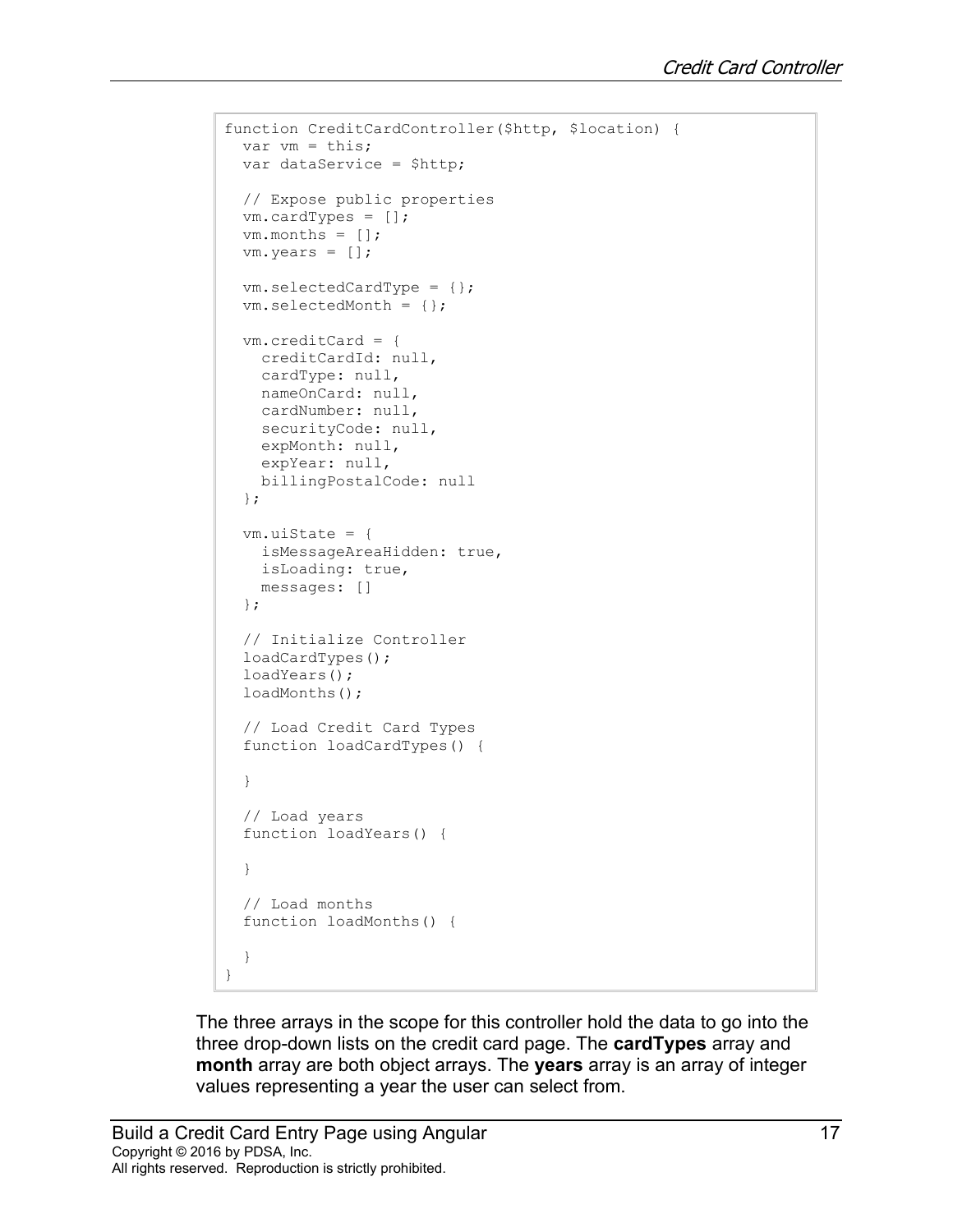```
vm.cardTypes = [];
vm.months = [];
vm.years = [];
```
When the user selects a value from a drop-down that is bound to an object, you can bind to another object in your controllers' scope. Create two additional properties to bind to for the month and card type.

```
vm.selectedMonth = {};
vm.selectedCardType = {};
```
The next object you create is one that holds the data for each input element on the screen. This object is named **creditCard** and is added to the scope just like the others. Within the creditCard object define a property to map to each input element.

```
vm.creditCard = {
  creditCardId: null,
  cardType: null,
 nameOnCard: null,
  cardNumber: null,
  securityCode: null,
 expMonth: null,
 expYear: null,
 billingPostalCode: null
};
```
# **Load Mock Data for Drop-Down Lists**

Looking at [Figure 2](#page-2-0) you know you need to load the three drop-down lists for credit card types, months and years. Let's finish building the routines you added to the creditCard controller to load the data into the properties of our controller. For this first sample you are going to hard-code the various values. In a later article you learn to connect to a back-end through a Web API to retrieve credit card type data from a SQL Server database table, and to load the months and years.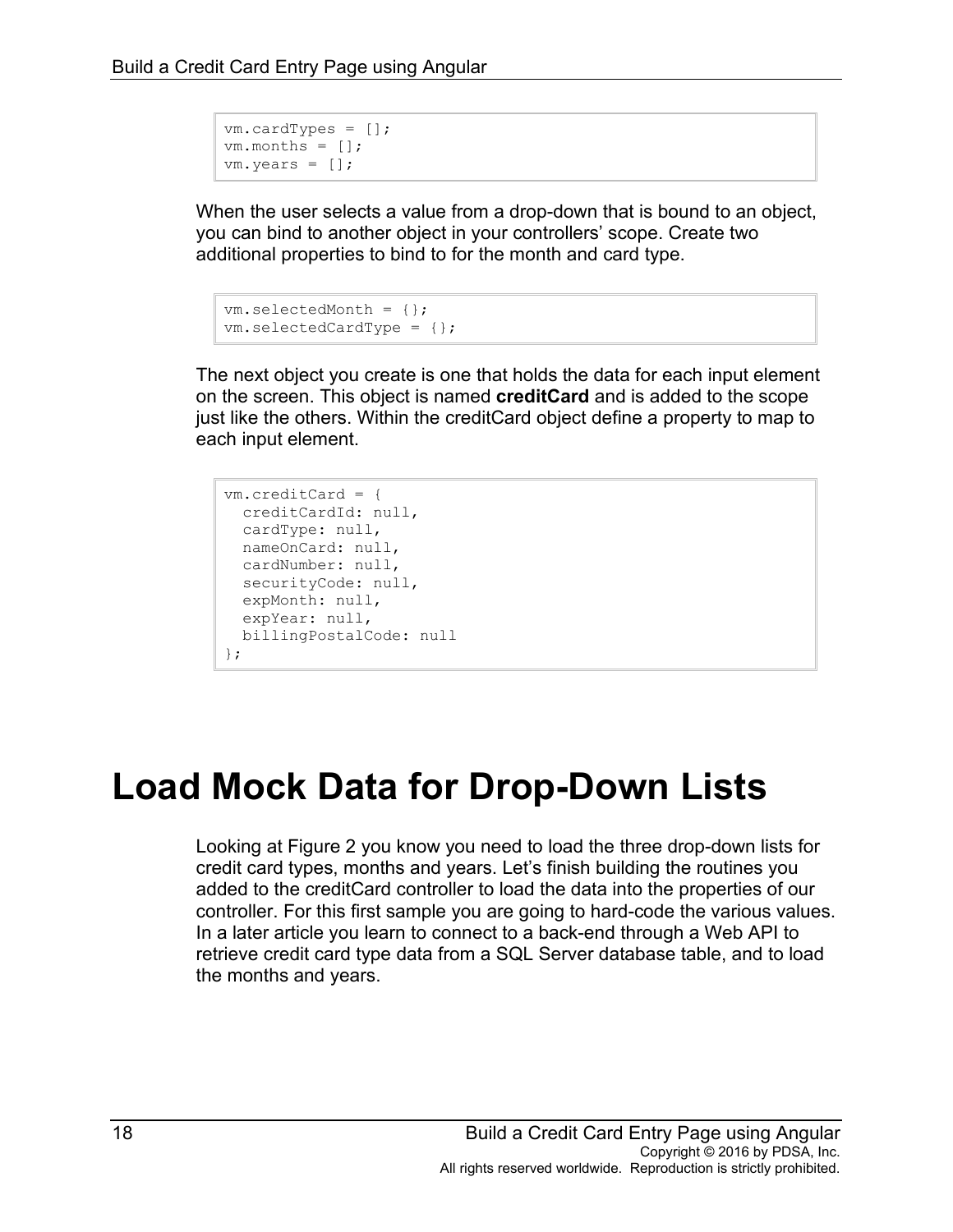#### **Load Credit Card Types**

Open up the \app\creditcard\creditcard.controller.js file and locate the **loadCardTypes**() function. Modify the code to look like the code shown below:

```
function loadCardTypes() {
  vm.cardTypes.push({ cardType: 'Visa' });
  vm.cardTypes.push({ cardType: 'MasterCard' });
  vm.cardTypes.push({ cardType: 'American Express' });
  vm.cardTypes.push({ cardType: 'Discover' });
  vm.selectedCardType = vm.cardTypes[0];
}
```
In the above code push a new object with a single property onto the cardTypes array. The property is called cardType and you specify a value to display in the drop-down list on the HTML page. Feel free to add as many different card types as you wish to this list. Lastly, take the first cardType object and assign it to the selectedCardType property in your scope.

When you build the <select> HTML element you are going to use two Angular attributes; **ng-model** and **ng-options**. The **ng-model** attribute binds to the **vm.selectedCardType** property in the CreditCardController. The **ng-options** attribute specifies how to load the <select> element. Go to the creditcard.html page, locate the types <select> element and add these two attributes.

```
<select id="types"
        name="types"
        class="form-control"
         ng-model="vm.selectedCardType"
         ng-options="item.cardType for item in vm.cardTypes 
                     track by item.cardType">
</select>
```
You can think of the **ng-options** attribute like a **foreach** loop in C#. Here would be the equivalent pseudo-code in C# for what the ng-options attribute is doing.

```
foreach (item in vm.cardTypes) {
  <option value="item.cardType">item.cardType</option>
}
```
Let's break down each piece of the ng-options attribute value. The "**for item**" defines a local variable with the name of "**item**". The "**in vm.cardTypes**" specifies the property in the scope of your controller to retrieve the collection of data from. The "**item.cardType**" before the "**for item**" is the name of the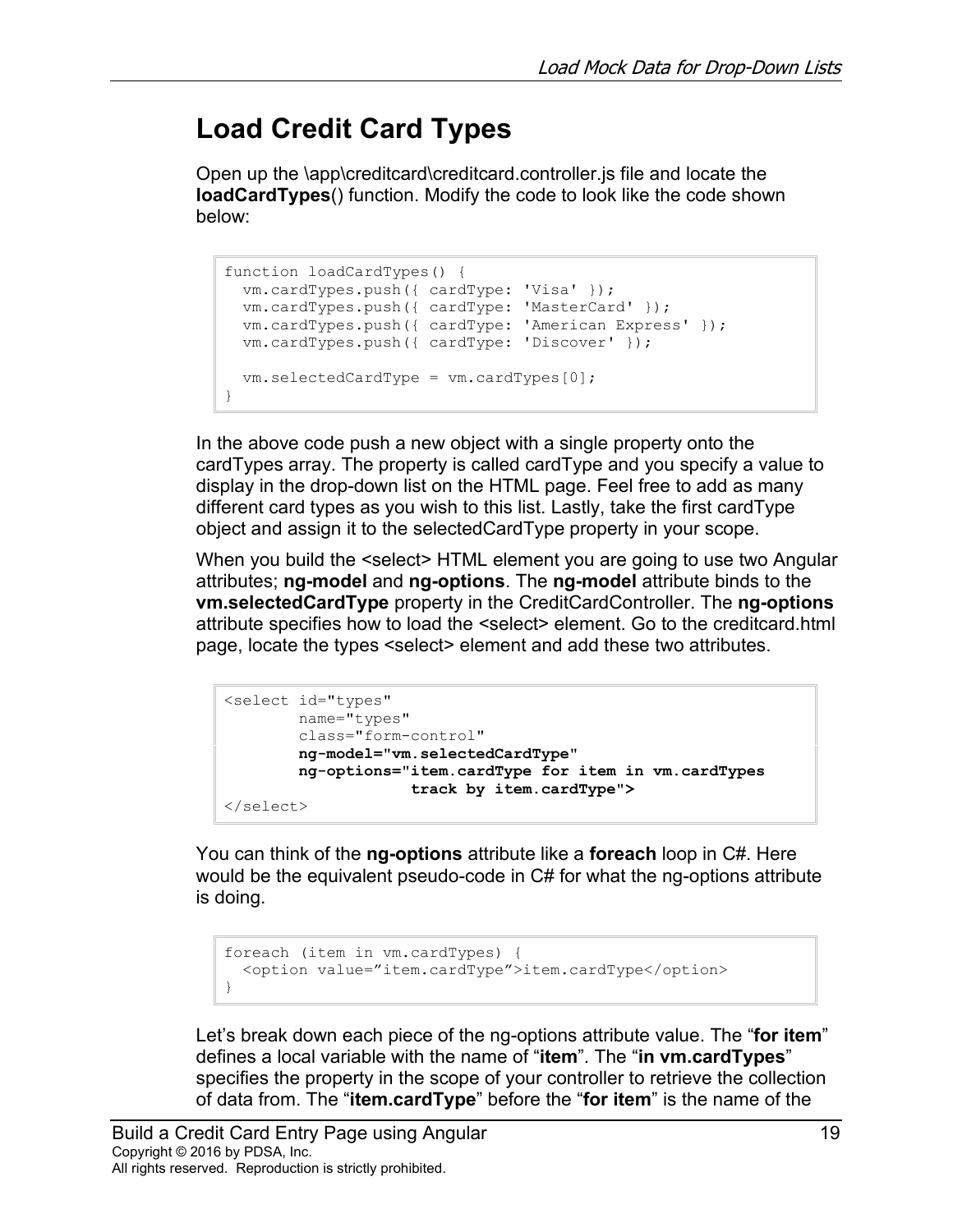property within each object in the cardType array you wish to display in the text portion of the drop-down. The "**track by item.cardType**" is the property from which to retrieve the value to put into the value portion of each <option> element within the <select>.

#### **Load Years**

I am seeing more and more credit card forms asking for a year up to 20 years in the future. So, for this sample, you load 20 years into the vm.years array. This array is simply an array of integer values. No object is necessary for each element in this array.

```
function loadYears() {
 var year = new Date().getFullYear();
 for (var i = 0; i < 20; i^{++}) {
    vm.years.push((year + i));
  }
  vm.creditCard.expYear = year;
}
```
Go to the creditcard.html page, locate the expYears <select> element and add these two attributes.

```
<select id="expYears"
        name="expYears"
        class="form-control"
        ng-model="vm.creditCard.expYear"
        ng-options="item for item in vm.years track by item">
</select>
```
The **ng-model** attribute binds directly to the vm.creditCard.expYear property in the CreditCardController. Since each item in the years array is just an integer, that integer value is assigned to the expYear property.

The **ng-options** attribute uses just the variable name 'item' to bind to the text portion of the drop-down and to the value portion. Since each element is just an integer value, you do not specify any property name within 'item', you just use 'item' itself.

#### **Load Months**

The loadMonths() function is similar to the loadCardTypes() function in that you are creating an object to load into the vm.months array. The month object contains two properties; monthNumber and monthName. The monthNumber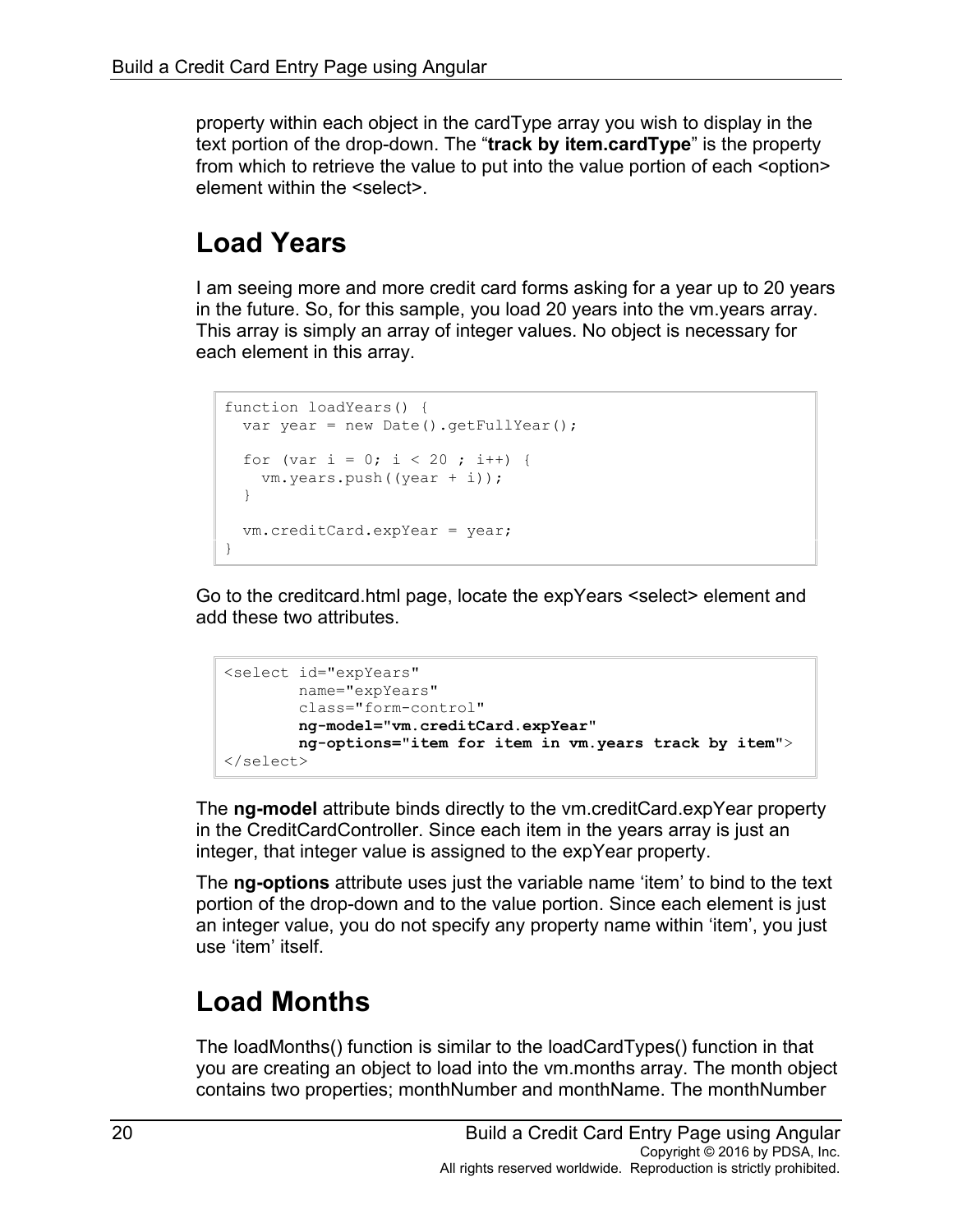property will be used in the value portion of the drop-down list, while the monthName property will be used in the text portion of the drop-down.

After loading the objects, set the expYear and expMonth of the vm.creditCard object to the next month, or January if the current month is 12, and to either the current year, or the next year if the current month is 12. Below is the code to load the months and set the expYear and expMonth.

```
function loadMonths() {
 var today = new Date();
  vm.months.push({ monthNumber: 1, monthName: 'January' });
  vm.months.push({ monthNumber: 2, monthName: 'February' });
  vm.months.push({ monthNumber: 3, monthName: 'March' });
  vm.months.push({ monthNumber: 4, monthName: 'April' });
  vm.months.push({ monthNumber: 5, monthName: 'May' });
  vm.months.push({ monthNumber: 6, monthName: 'June' });
  vm.months.push({ monthNumber: 7, monthName: 'July' });
  vm.months.push({ monthNumber: 8, monthName: 'August' });
  vm.months.push({ monthNumber: 9, monthName: 'September' });
  vm.months.push({ monthNumber: 10, monthName: 'October' });
  vm.months.push({ monthNumber: 11, monthName: 'November' });
  vm.months.push({ monthNumber: 12, monthName: 'December' });
  // Figure out which month to select
  // Make it next month by default
  vm.creditCard.expMonth = today.getMonth() + 2;
  // If past December, then make it January of the next year
  if (vm.creditCard.expMonth > 12) {
    vm.creditCard.expMonth = 1;
    vm.creditCard.expYear = vm.creditCard.expYear + 1;
  }
  vm.selectedMonth = vm.months[vm.creditCard.expMonth - 1];
  // Set the page UI flag as not loading anymore
  vm.uiState.isLoading = false;
}
```
Go to the creditcard.html page, locate the expMonths <select> element and add these two attributes.

```
<select id="expMonths"
        name="expMonths"
         class="form-control"
         ng-model="vm.selectedMonth"
         ng-options="item.monthName for item 
                      in vm.months 
                     track by item.monthNumber">
</select>
```
Just like for the card types, this <select> element is binding to the selectedMonth object in your controller.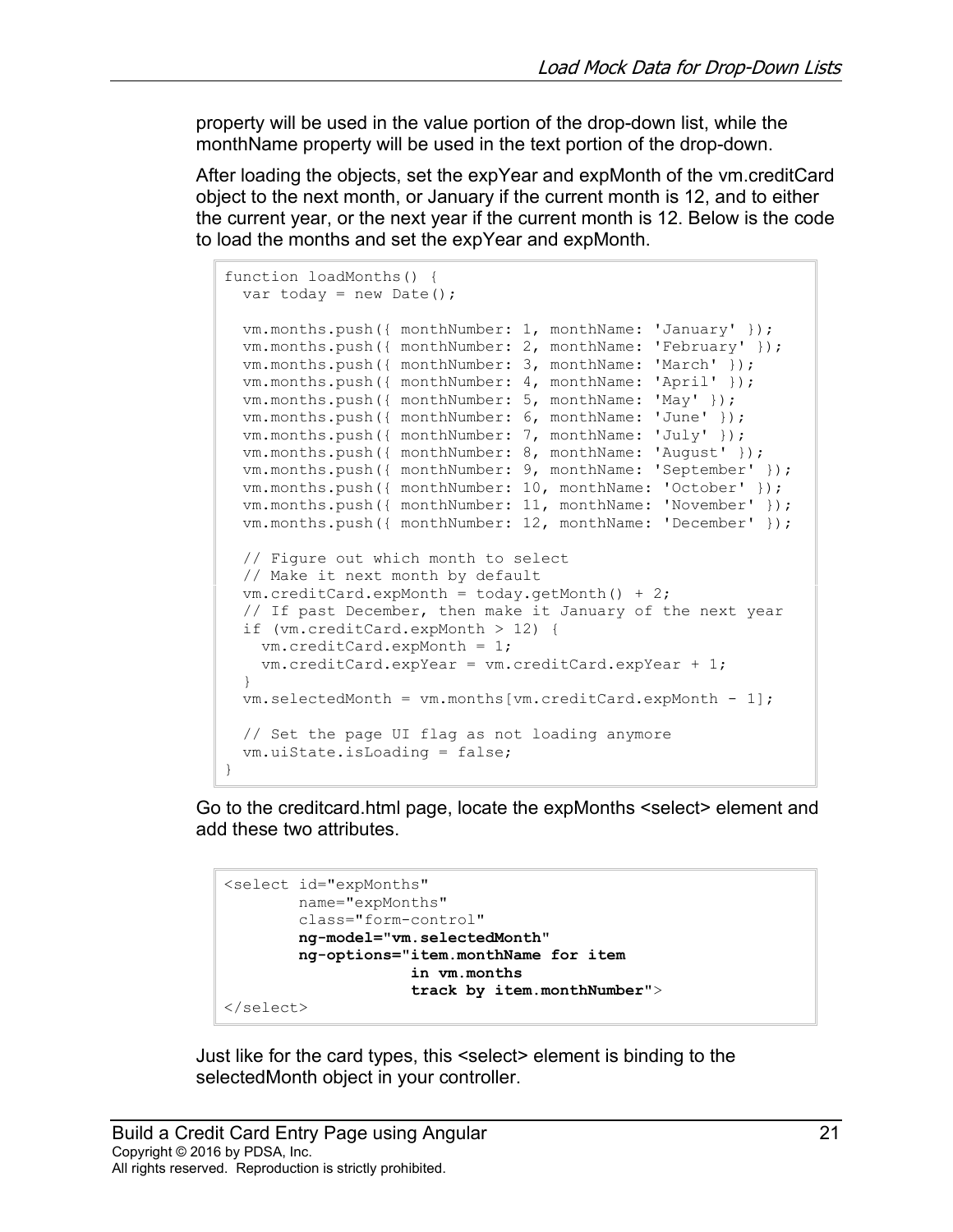The last thing the loadMonths function does is to set the isLoading property of the vm.uiState object to false. If you were calling the Web API in each of the above functions, these calls might take a little time. In the HTML page display a "Please wait while loading…" message to the user until the isLoading property is set to false. This is where that property is set to false, which makes the message disappear.

### **Bind Credit Card Input Fields**

With your controller built and a creditCard object with properties to bind to the input fields, the only thing left to do is to perform the binding. Add a hidden input field directly below the <form> tag in your HTML. This hidden field is for the primary key value for the credit card record you add to a SQL Server database table. Initially it will be null, but after you add a record this value will be filled in and passed back from the Web API.

```
<input type="hidden" 
        ng-model="vm.creditCard.creditCardId" />
```
Locate the nameOnCard input field and bind to the creditCard object by adding the following ng-model attribute.

```
<input id="nameOnCard"
       name="nameOnCard"
       ng-model="vm.creditCard.nameOnCard"
       class="form-control"
       placeholder="Name on Card"
       title="Name on Card"
       type="text" />
```
Locate the cardNumber input field and bind to the creditCard object by adding the following ng-model attribute.

```
<input id="cardNumber"
       name="cardNumber"
        ng-model="vm.creditCard.cardNumber"
        class="form-control"
        placeholder="Credit Card Number"
        title="Credit Card Number"
        type="text" />
```
Locate the securityCode input field and bind to the creditCard object by adding the following ng-model attribute.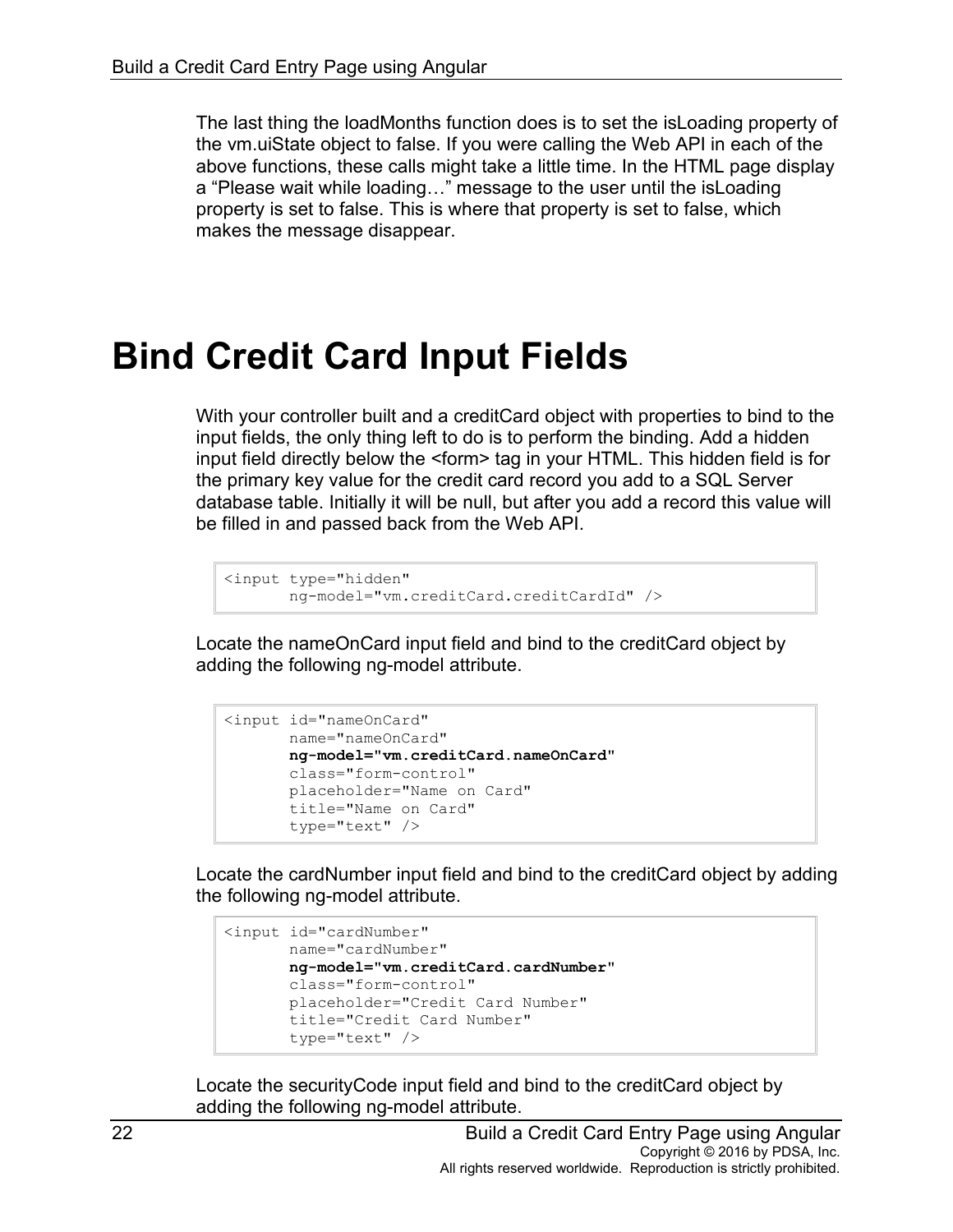```
<input id="securityCode"
       name="securityCode"
        ng-model="vm.creditCard.securityCode"
        class="form-control"
        placeholder="Security Code"
        title="Security Code"
        type="text" />
```
Locate the billingPostalCode input field and bind to the creditCard object by adding the following ng-model attribute.

```
<input id="billingPostalCode"
       name="billingPostalCode"
       ng-model="vm.creditCard.billingPostalCode"
       class="form-control"
       placeholder="Billing Postal Code"
       title="Billing Postal Code"
        type="text" />
```
At this point you can run the sample and you should see the credit card page displayed with the appropriate data in the drop-down lists.

### **Summary**

In this article you created a new empty web application in Visual Studio, added Angular and Bootstrap to display a credit card page. You built a few different JavaScript files to build an Angular module and routes for the SPA. You then built a credit card controller which loads data into arrays for displaying in drop-down lists on the credit card page. You also setup the appropriate HTML to display error messages, a loading message, and the various input fields for accepting credit card information from a user. In the next article you will learn to get data from the Web API instead of using hardcoded data.